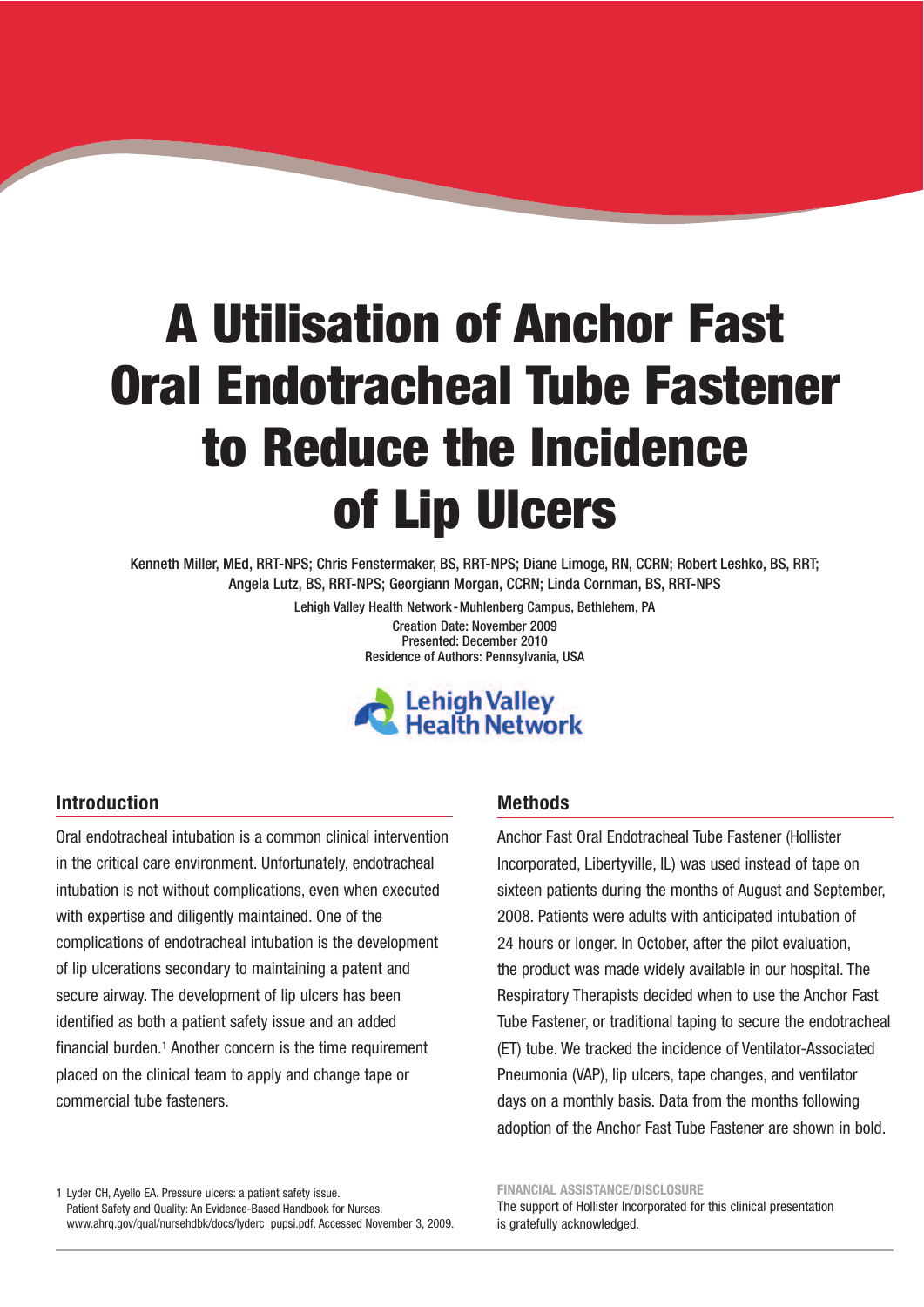|                                          | Jan.         | Feb.         | <b>March</b>   | April          | <b>May</b>     | June           | July           | Aug.         | Sept.          | Oct.      | Nov.     | Dec.     |
|------------------------------------------|--------------|--------------|----------------|----------------|----------------|----------------|----------------|--------------|----------------|-----------|----------|----------|
| <b>VAP</b>                               | $\mathbf{0}$ | $\mathbf{0}$ | $\mathbf 0$    | $\bf{0}$       | $\bf{0}$       | $\pmb{0}$      | $\mathbf 0$    | 0            | $\pmb{0}$      | $\pmb{0}$ | $\bf{0}$ | $\bf{0}$ |
| <b>Lip Ulcer</b>                         | $\mathbf{1}$ | $\mathbf{1}$ | $\overline{2}$ | $\overline{2}$ | $\overline{ }$ | $\overline{4}$ | $\mathbf{1}$   | 3            | $\overline{2}$ | 1         | 0        | 0        |
| <b>Tape changes</b>                      | 34           | 41           | 77             | 49             | 71             | 52             | 71             | 76           | 75             | 57        | 40       | 38       |
| <b>Vent Days</b>                         | 186          | 158          | 183            | 212            | 202            | 175            | 158            | 162          | 205            | 189       | 109      | 177      |
| <b>Inadvertent</b><br><b>Extubations</b> | $\mathbf{0}$ | H            | н              |                | ۰              | $\pmb{0}$      | $\overline{2}$ | $\mathbf{0}$ |                | 1         | $\bf{0}$ | $\bf{0}$ |

**Figure 1** 2008 Data

#### **Traditional Methods of ET Tube Securement**

- Cloth tape
- Velcro-style tube holder
- Other commercial tube holders

### **Problems Associated with Taped ET Tubes**

- Lip and skin breakdown
- Low compliance with moving the ET tube (Q4 hours)
- Poor visualisation of skin integrity under the tape



**Figure 2** Lip pressure ulcers associated with use of tape.



**Figure 3** Anchor Fast Oral Endotracheal Tube Fastener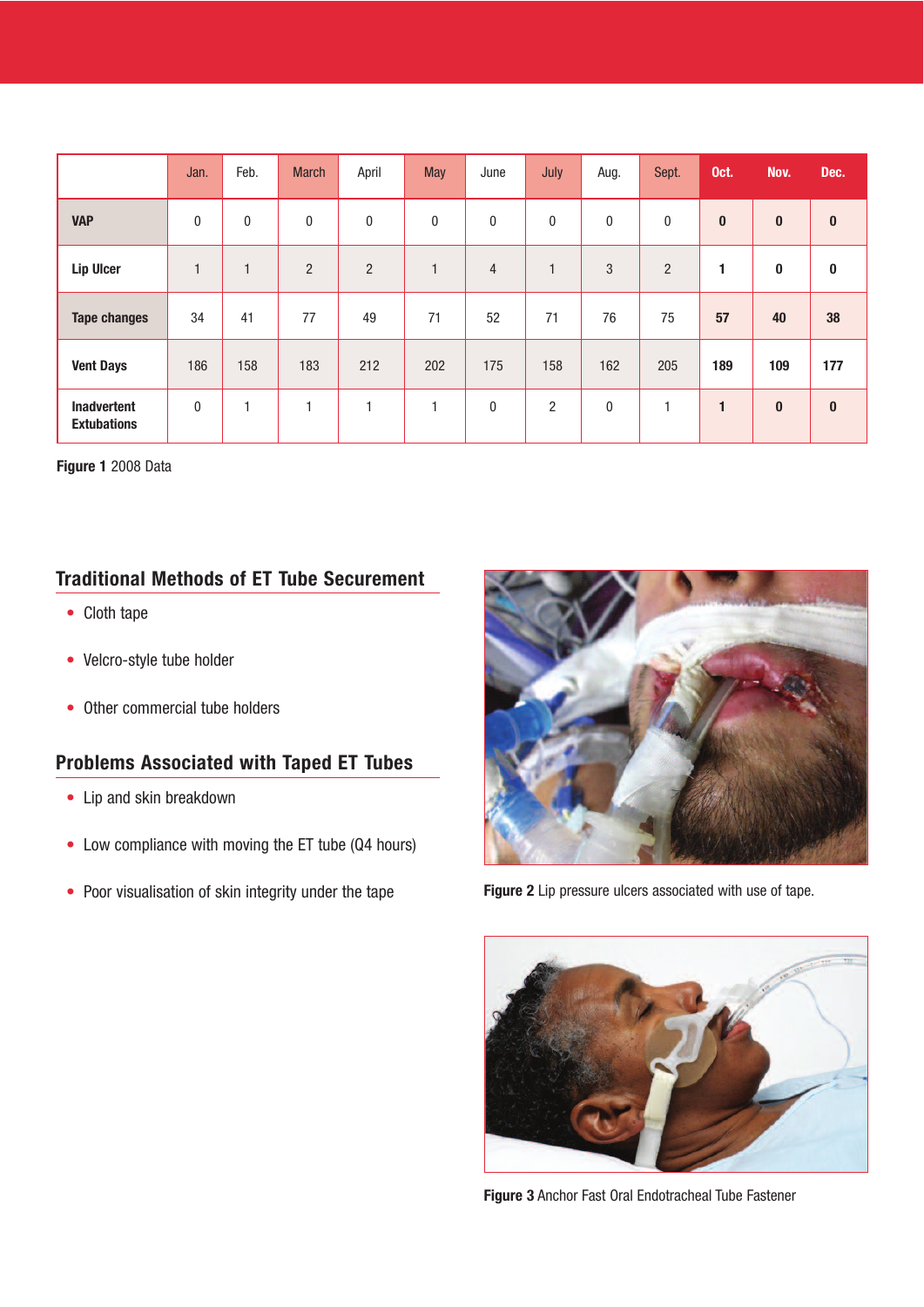#### **Key Improvement Steps**

- Development of Safety Committee
- Chart reviews to record baseline data
- Instituted electronic documentation
- Evaluation and implementation of new product:
	- Anchor Fast Oral Endotracheal Tube Fastener



#### **Results**

After institution of the new product, clinicians noted a reduction in the occurrence of lip ulcers in the assigned patient population. Incidence of VAP and ventilator days remained unchanged. We also noted a reduction in tape changes implying a possible time savings for clinicians. There was no increase in inadvertent or accidental extubations. The advantages of this product change included:

- Observed reduction in lip ulcers
- Enhanced ability to move the ET tube
- Same stability as tape.

#### **Conclusion**

Based on our clinical evaluation, the Anchor Fast Oral Endotracheal Tube Fastener may offer advantages over tape when securing an oral ET tube. We observed a reduction in lip ulcers with no increase in extubation or VAP. With proper product application and adherence to institutional policy for moving the ET Tube, the product may help reduce clinician time needed to re-adjust or re-apply ET tube holders or tape.

#### **Recommendations**

We plan to implement use of this device at our main hospital campus, then track outcomes over a longer time frame on this larger sample. Future studies should be conducted with larger sample sizes. **Figure 4** Electronic Documentation